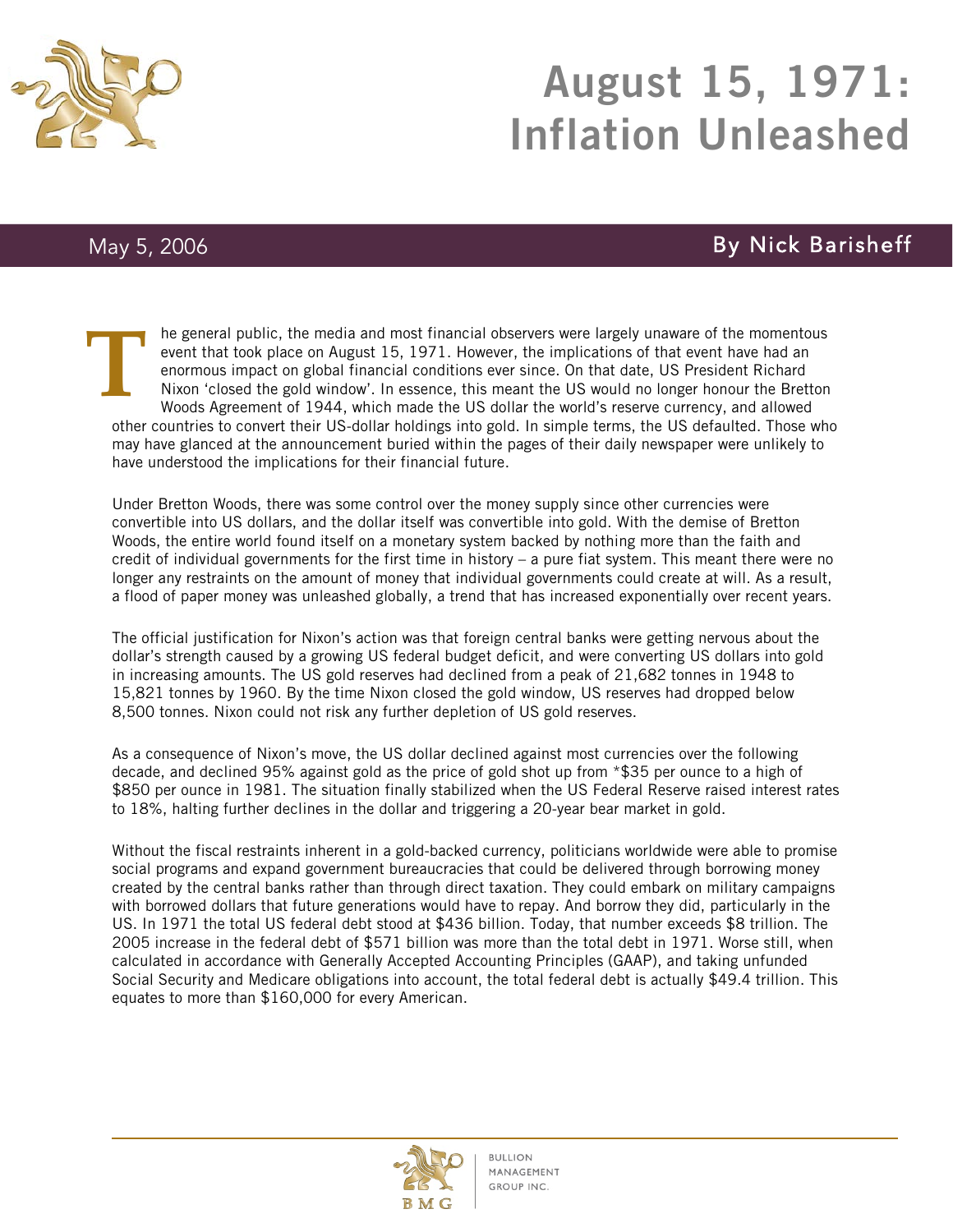

From a monetary base of about \$800 billion in 1971, the growth in money supply started to accelerate exponentially from 1987 onward, as Alan Greenspan became more comfortable in his role as Federal Reserve chairman. During his term in office, he created more money than all the previous Fed chairmen combined. At the time of his appointment in 1987, the total broad-based money supply (M3) stood at \$3.6 trillion. By the end of his 19-year tenure, it had increased nearly three-fold to a staggering \$10.2 trillion. Greenspan's replacement, Ben Bernanke, is likely to surpass Greenspan's record. He earned the nickname 'Helicopter Ben' following a speech in which he said, 'The US government has a technology, called a printing press (or, today, its electronic equivalent), that allows it to produce as many US dollars as it wishes at essentially no cost', and suggested that the US Fed could resort to dropping money from helicopters if necessary. In the future, the amount of money created by the Fed will be difficult to determine since it has announced that, after March 2006, M3 will no longer be reported.

The unrestrained creation of money since 1971 has gradually been eroding the purchasing power of most currencies, and has resulted in a subtle form of indirect taxation. In terms of purchasing power, the US dollar has lost 82% as measured by the Consumer Price Index (CPI). All the world's other major currencies, freed from the constraints of gold, have lost similar amounts. The Canadian dollar, for example, has lost 83% of its purchasing power. Today, most people view inflation as an increase in the cost of living as measured by the CPI. However, the accurate definition of inflation is an increase in the money supply that leads to rising prices. Increasing money supply is the cause; increasing prices are the effect. In recent years, most industrialized countries have been increasing M3 by more than double the reported increases in the CPI. Some of the annual increases in 2005 were: US 7.8%, Canada 8.4%, Euro zone 7.6%, and Britain 12.1%.

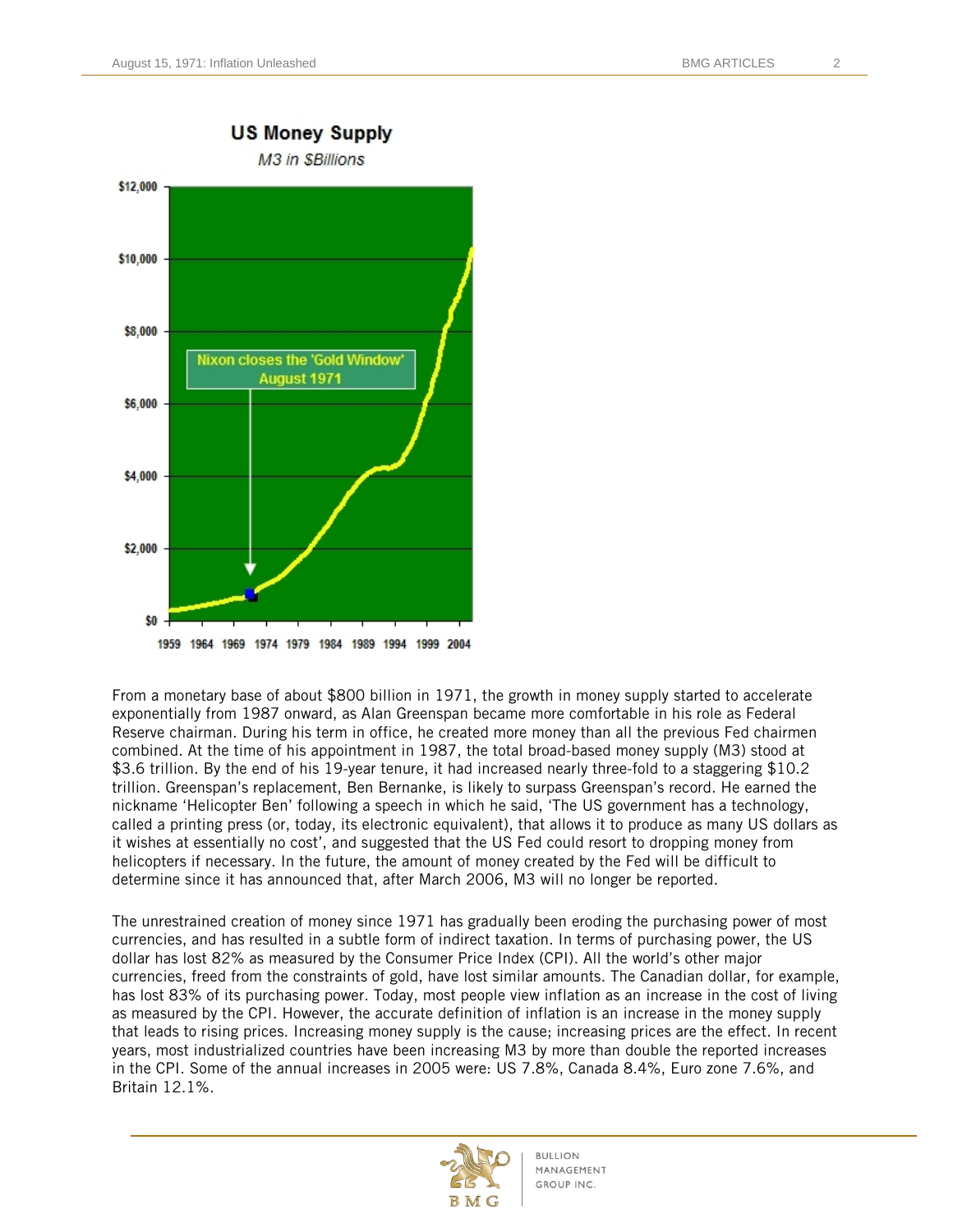Apart from increases in the cost of goods and services, expanding money supply can also lead to financial bubbles. In the 1980s, Japan increased its money supply by a factor of three. This led to both a stock market bubble and a real estate bubble. Both sectors experienced massive declines when the bubbles burst, and are still more than 75% below their 1989 peaks. In the US, expansion of the money supply started to accelerate after the market crash of October 1987, when Greenspan began lowering interest rates and expanding the money supply. The excess money first flowed into NASDAQ stocks. In December 1996, Greenspan made his famous 'irrational exuberance' speech as the NASDAQ approached 1,000. The market became even more 'irrational', however, and climbed to 5,000 by March 2000. When the first bubble burst, the NASDAQ lost 75% of its value, and today remains 58% below its 2000 high. As interest rates were lowered even further, new money flowed into the real-estate market, creating a housing bubble as consumers bought new homes with low-cost mortgages. The housing bubble set off a wave of consumer spending, as proceeds from mortgage refinancing were used to buy consumer products. Today the realestate market is beginning to falter, with mortgage foreclosures and debt defaults accelerating.



The effects of uncontrolled money expansion have already been experienced in Mexico, Brazil, Argentina, South-East Asia, Japan and Russia. Each has experienced a major currency crisis accompanied by plunging stock markets and collapsing real-estate markets, while many bonds and other debt instruments became worthless. Precious metals prices increased dramatically during these currency crises, acting in their traditional safe-haven role. Now, warnings of trouble ahead for the US dollar are being sounded. As measured by the US Dollar Index, the trade-weighted value of the dollar has declined by 25% from its

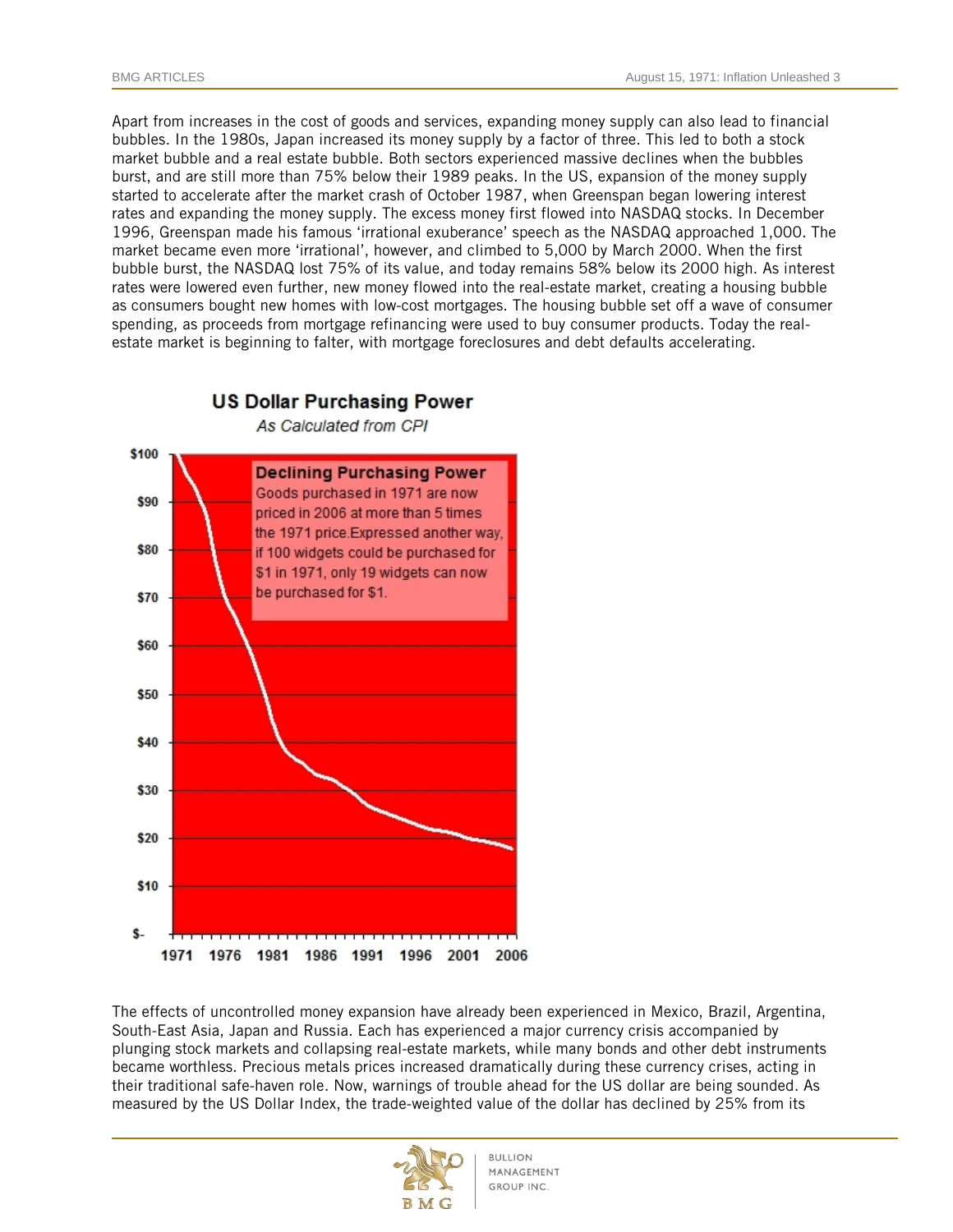peak in 2001. In gold terms, however, it has lost over 50%. Since mid-year 2005, all currencies have started to decline against the prices of gold, silver and platinum, signaling that astute investors are beginning to lose confidence in paper currencies and are turning to precious metals to preserve their wealth.

As even more credit money is created, global investors will begin to lose confidence in the US dollar and question whether the US is able to repay its massive debt obligations. The US federal budget deficit, trade deficit and current account deficit are already growing exponentially. Eventually, investors will be unwilling to purchase US debt as they have in the past. This will force the Fed to increase the money supply even further in order to purchase federal debt obligations that foreign investors are no longer interested in. As more money is created, the exchange value of the dollar will plummet even further, and foreign investors will suffer increasing currency exchange losses. Eventually they will begin selling their US investments and converting their US-dollar proceeds into other currencies and precious metals.



Just as all previous attempts to implement a purely fiat monetary system have failed, so will this 35-year paper money experiment. Throughout history, kings, emperors and politicians have never had the selfdiscipline to limit their spending in the absence of the restraints imposed by gold. While the timing of a US-dollar collapse and the global currency crisis that will accompany it may be difficult to predict, it looms ahead nevertheless. There is little chance that the mountain of US debt will ever be repaid, or that the US trade deficit will be reversed. Without massive inflation, the US has no way to meet its \$50 trillion